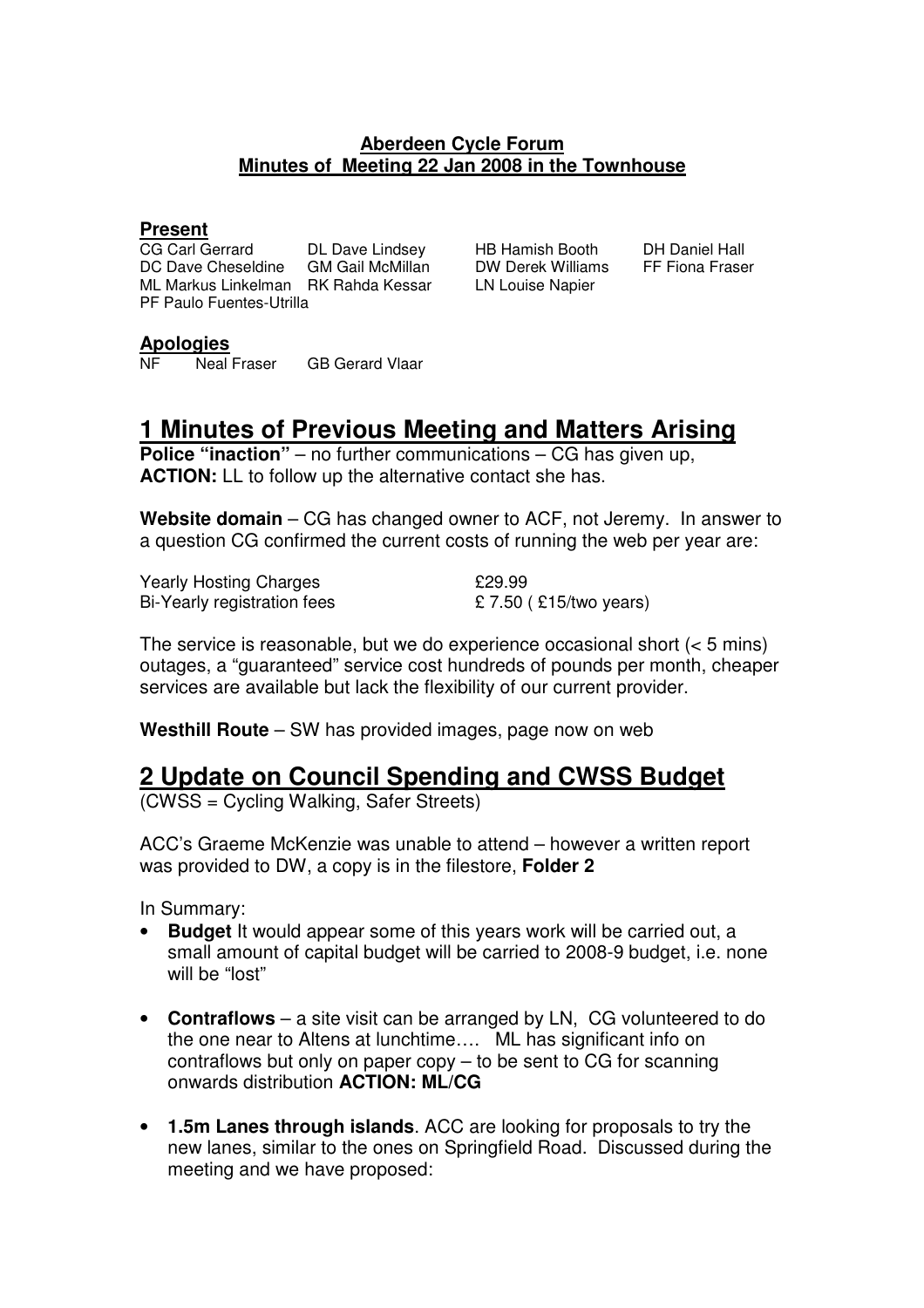Bedford Road / N. Deeside Road – various / Skene St/ .Westburn Road

- **Riverside cycle path behind B&Q/ Sainsburys to Garthdee** issues with environmental impact of route (River Dee Special Area of Conservation), study is continuing within ACC
- **Wellington Bridge** planned to open to pedestrians and cyclists by the end of 2008. **ACTION:** DW to arrange a meeting with roads engineers on how to gain access on/off bridge.
- **Market St** Cycle lane extension, not within 2 years (yes it really takes this long for ACC to paint a dotted white line) ACTION: DW to write expressing our disbelief

LN also has a budget to be spent on "publicity" – agreed we could use this to replace out ancient and poor quality display boards with some modern high tech "push ups" or "pull ups.

**ACTION :** Meeting with ACC's Graphic designer to discuss – Tuesday 29<sup>th</sup> January 16:30hrs CG, DH, FF and GM are all available, CG to coordinate

The update from GMcK seen as a useful, DC to ask if this can be repeated quarterly

### **3 Consultations and Responses**

**Local Transport Strategy (LTS)** response, it's submitted and on the web – all thanked DW for his hard work on this

**Bucksburn-Kingswells Link** – CG and FF attended the initial workshop on this strong presence by cyclists, LN awaits the report from the organising consultants.

Taxis in Lanes – we objected, this was also picked up by the Press: http://www.thisisaberdeen.co.uk/displayNode.jsp?nodeId=148800&command =displayContent&sourceNode=148796&contentPK=19600900&folderPk=853 52&pNodeId=148787

however it looks like the scheme will be going ahead.

**"Core Paths" –** a public consultation this is now running on the ACC website, we should publicise – **ACTION** ; LN to send information to CG for web alert

### **4 Cycle Parking**

Transition Extreme have fitted a toast rack of Sheffield stands!

35 stands have appeared in the new railway station development. Signage is not clear – **ACTION:** DC to email Scotrails' site manager.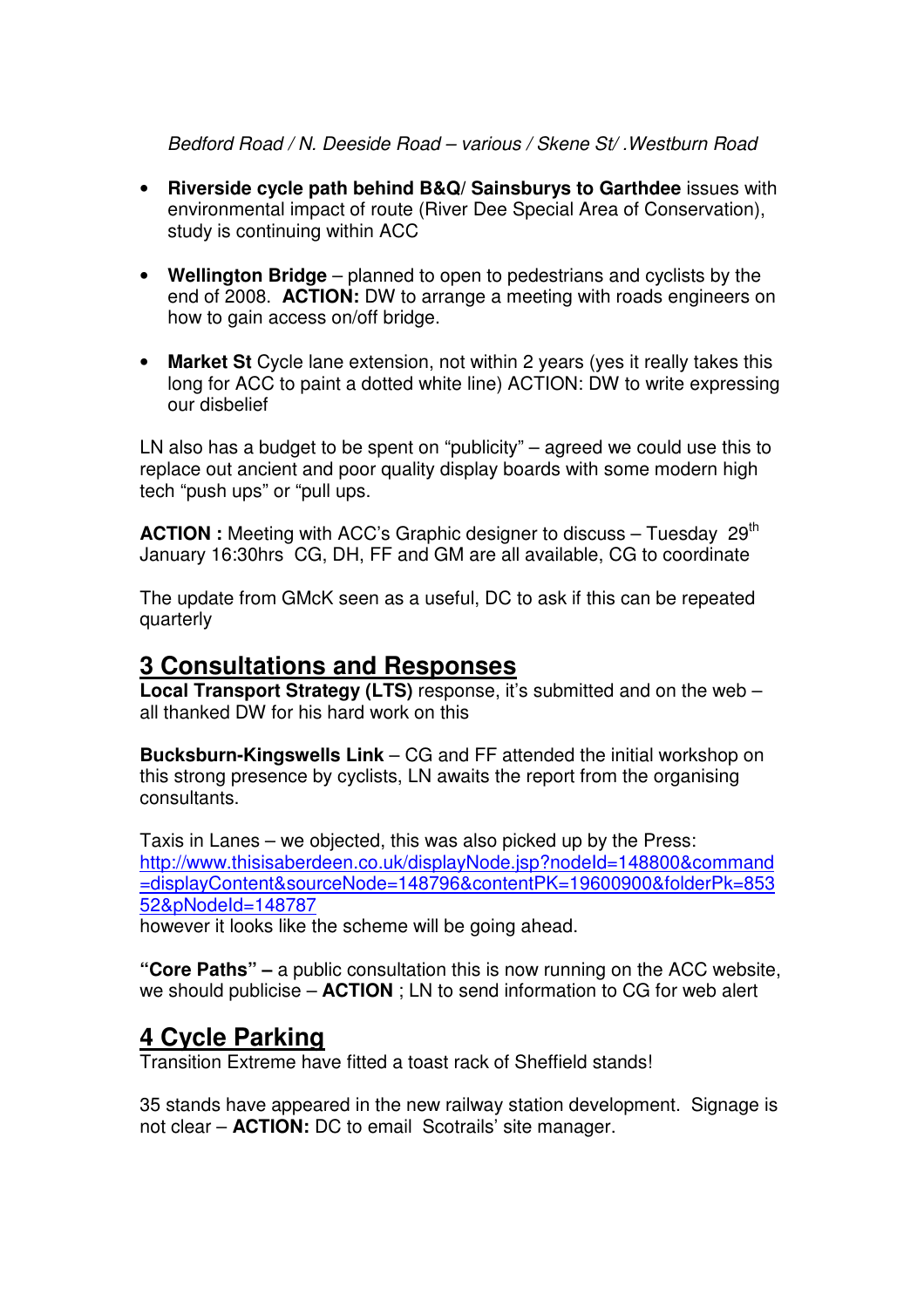The Union St Cycle stands outside "First choice" being blocked by the firms large red wheelie bin. GM has written to complain and has received an "unsatisfactory" response. **ACTION:** LN to raise with ACC Environmental health officers

DH discussed the feasibility of a "paid for" service – generally seen as not commercially viable, **ACTION :** CG to forward earlier DoT/Sustrans report to **DH** 

DC has spotted a very rare event – two new ACC stands installed in Rosemount…

## **5 Newsletter**

FF presented a draft – agreed as good progress by, to be circulated to all present for "final" comments. CG to get photo of the new

### **6 Scottish Executive Cycle Spending (SPOKES report)**

We have become aware of this via a contact of DL's, report is in the filestore in folder 2

Agreed actions:

- 1) ACF to write to the three city MSP's to fully support **ACTION:**DW to do this week
- 2) Link on web to allow individuals to support, our letter to be available for copying **ACTION: CG**

# **7 Bike Week "Filmfest"**

DL reported the two selected films were **BLANK** and **BLANK** (names removed from minutes to retain element of surprise) Nestrans have in principle agreed to find the event as they did last year. Negotiations with Belmont continuing, if not possible the Arts Centre is again open to us.

# **8 – Report on Bike Recycling project**

Due to time constraints held over to next meeting

## **9 Dragons Depot request from ACC**

Whilst amusing the actual benefit to us/cycling is seen as low for the Agreed we don't have the time or resource to participate

## **10 Design review**

• **Queens Road** (ACC are proposing lanes all the way from top of Queens Road (i.e continuation of the Nestrans route from Kingswells) to Carden Place (I think). Concern with the lack of double yellow lines